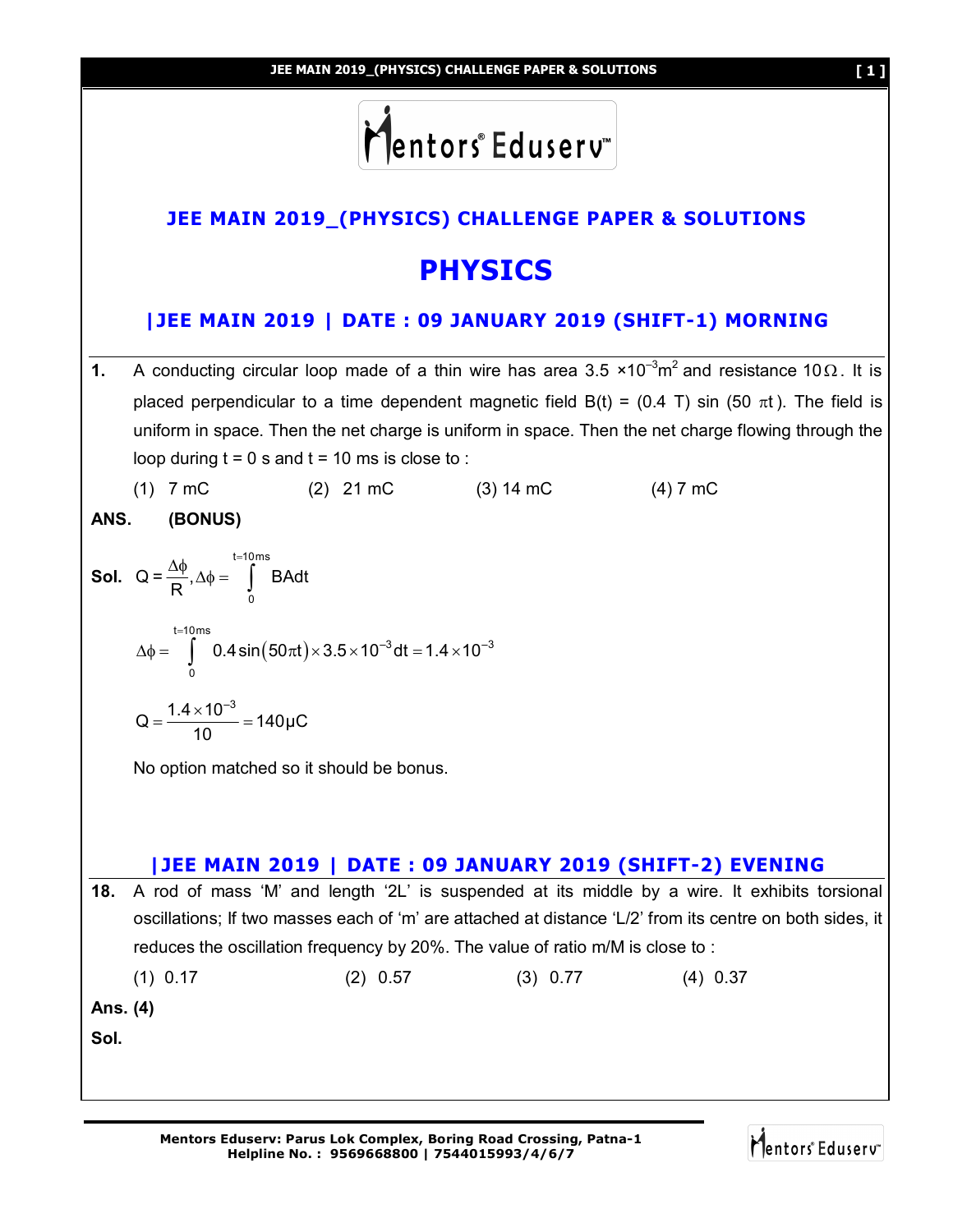#### **[ 2 ] JEE MAIN 2019\_(PHYSICS) CHALLENGE PAPER & SOLUTIONS**



**21.** A parallel plate capacitor with square plates is filled with four dielectrics of dielectric constants K<sub>1</sub>,  $K_2$ ,  $K_3$ ,  $K_4$  arranged as shown in the figure. The effective dielectric constant K will be :

ï

$$
(1) \ \ K = \frac{(K_1 + K_2)(K_3 + K_4)}{2(K_1 + K_2 + K_3 + K_4)} \qquad (2) \ \ K = \frac{(K_1 + K_2)(K_2 + K_3 + K_4)}{2(K_1 + K_2 + K_3 + K_4)} \qquad (3) \ \ K = \frac{(K_1 + K_3)(K_2 + K_3)}{K_1 + K_2 + K_3 + K_4} \qquad (4) \ \ K = \frac{(K_1 + K_2)(K_3 + K_4)}{K_1 + K_2 + K_3 + K_4}
$$

ï

**Ans.**

**Sol.**

Mentors<sup>e</sup> Eduserv<sup>"</sup>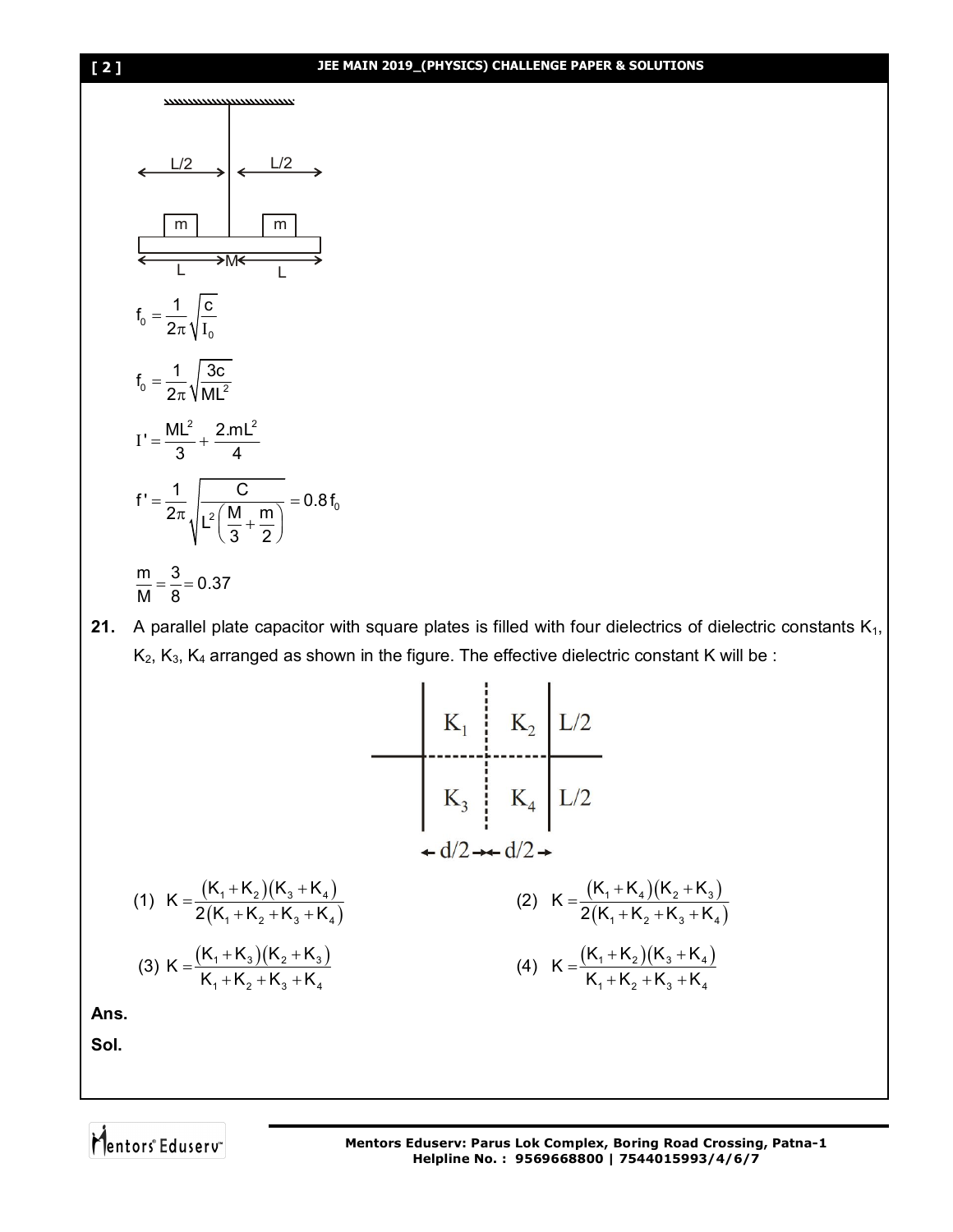#### **JEE MAIN 2019\_(PHYSICS) CHALLENGE PAPER & SOLUTIONS [ 3 ]**



**29.** The pitch and the number of divisions, on the circular scale, for a given screw gauge are 0.5 mm and 100 respectively. When the screw gauge is fully tightened without any object, the zero of its circular scale lies 3 divisions below the mean line.

The readings of the main scale and the circular scale, for a thin sheet, are 5.5 mm and 48 respectively, the thickness of this sheet is :

(1) 5.755 mm (2) 5.725 mm (3) 5.740 mm (4) 5.950 mm **Ans. (1) Sol.** Pitch = 0.5 mm L. C.  $=\frac{0.5}{100}$ mm 100  $=$ Actual reading  $= 5.5$ mm +  $(48 + 3) \times 5 \times 10^{-3}$ m  $= 5.755$  mm

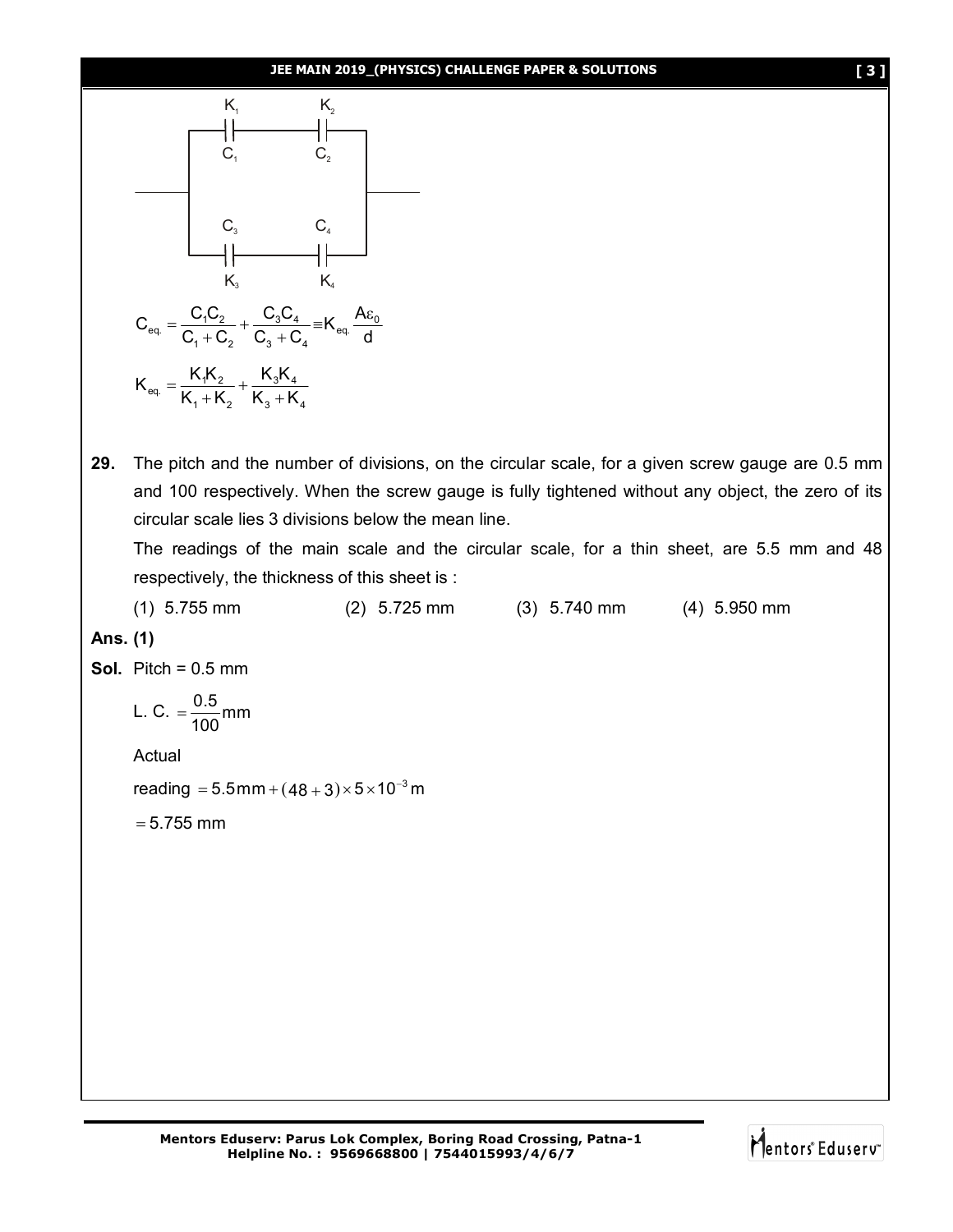### **|JEE MAIN 2019 | DATE : 10 JANUARY 2019 (SHIFT-1) MORNING**

**16.** Two electric dipoles, A, B with respective dipole moments  $\vec{d}_A = -4q\hat{a} \hat{i}$  and  $\vec{d}_B = -2q\hat{a} \hat{i}$ are placed on the x-axis with a separation R, as shown in the figure

$$
\overset{\longrightarrow}{A} \overset{R \leftarrow}{B} \overset{\longrightarrow}{X}
$$

The distance from A at which both of them produce the same potential is :

(1) 
$$
\frac{\sqrt{2R}}{\sqrt{2}-1}
$$
 (2)  $\frac{R}{\sqrt{2}-1}$  (3)  $\frac{R}{\sqrt{2}+1}$  (4)  $\frac{\sqrt{2R}}{\sqrt{2}+1}$ 

**Ans. (1)**

**Sol.**

$$
\frac{R-x}{\vec{a}_A = 4qa\hat{i}} \qquad \frac{R-x}{\vec{a}_B = -2qa\hat{i}}
$$
\n
$$
V_1 = V_2
$$
\n
$$
\Rightarrow \frac{1}{4\pi\epsilon_0} \frac{4qa\cos 80^\circ}{x^2} = \frac{1}{4\pi\epsilon_0} \frac{2qa\cos 80^\circ}{(R-x)^2}
$$
\n
$$
\Rightarrow \sqrt{2}(R-x) = \pm x
$$
\n
$$
\Rightarrow \sqrt{2}R = (\sqrt{2} \pm 1)x
$$
\n
$$
\therefore x = \frac{\sqrt{2}R}{\sqrt{2} \pm 1}R
$$
\n
$$
As x > R
$$
\n
$$
\therefore x = \frac{\sqrt{2}R}{\sqrt{2} - 1}
$$

Mentors<sup>e</sup> Eduserv<sup>-</sup>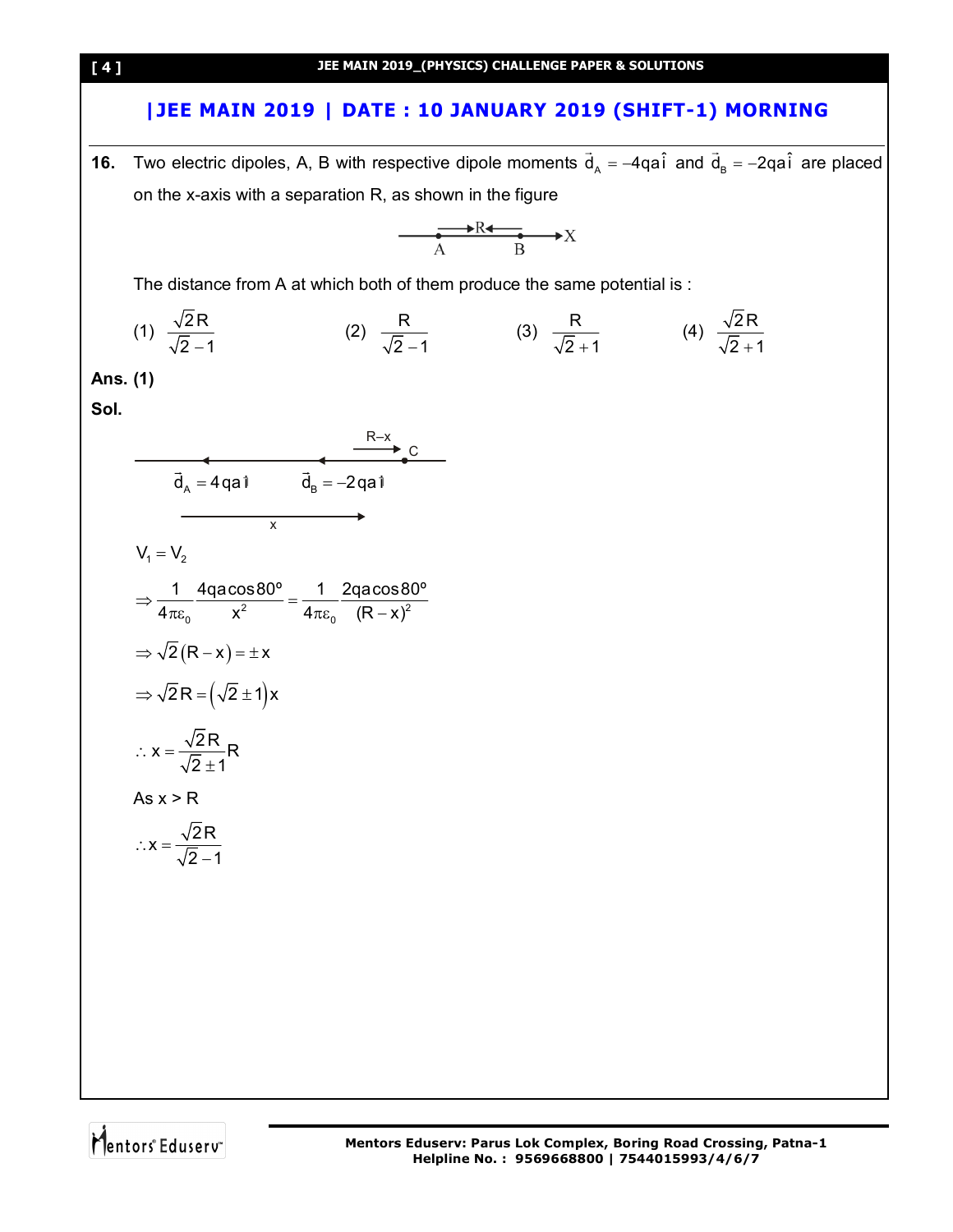# **|JEE MAIN 2019 | DATE : 10 JANUARY 2019 (SHIFT-2) EVENING**

**17.** Consider the nuclear fission

 $Ne^{20} \to 2He^{4} + C^{12}$ 

Given that the binding energy/nucleon of  $Ne^{20}$ , He<sup>4</sup> and  $C^{12}$  are, respectively, 8.03 MeV, 7.07 MeV and 7.86 MeV, identify the correct statement :

(1) 8.3 MeV energy will be released

(2) energy of 11.9 MeV has to be supplied

(3) energy of 12.4 MeV will supplied

(4) energy of 3.6 MeV will be released

### **Ans. (2)**

**Sol.** Q = BE of product – BE of reactant

 $= 8 \times 7.07 + 12 \times 7.86 - 20 \times 8.03$ 

 $= 56.56 + 94.32 - 160.6$ 

 $Q = -9.72$  (endothermic)

**24.** A cylindrical plastic bottle of negligible mass is filled with 310 ml of water and left floating in a pond with still water. If pressed downward slightly and released, it starts performing simple harmonic motion at angular frequency  $\omega$ . If the radius of the bottle is 2.5 cm then  $\omega$  close to :

(density of water =  $10^3$  kg/m<sup>3</sup>)

- (1) 3.75 rad  $s^{-1}$
- (2) 1.25 rad  $s^{-1}$
- (3)  $5.00$  rad s<sup>-1</sup>
- (4)  $2.50$  rad s<sup>-1</sup>

```
Ans. (BONUS)
```
**Sol.**



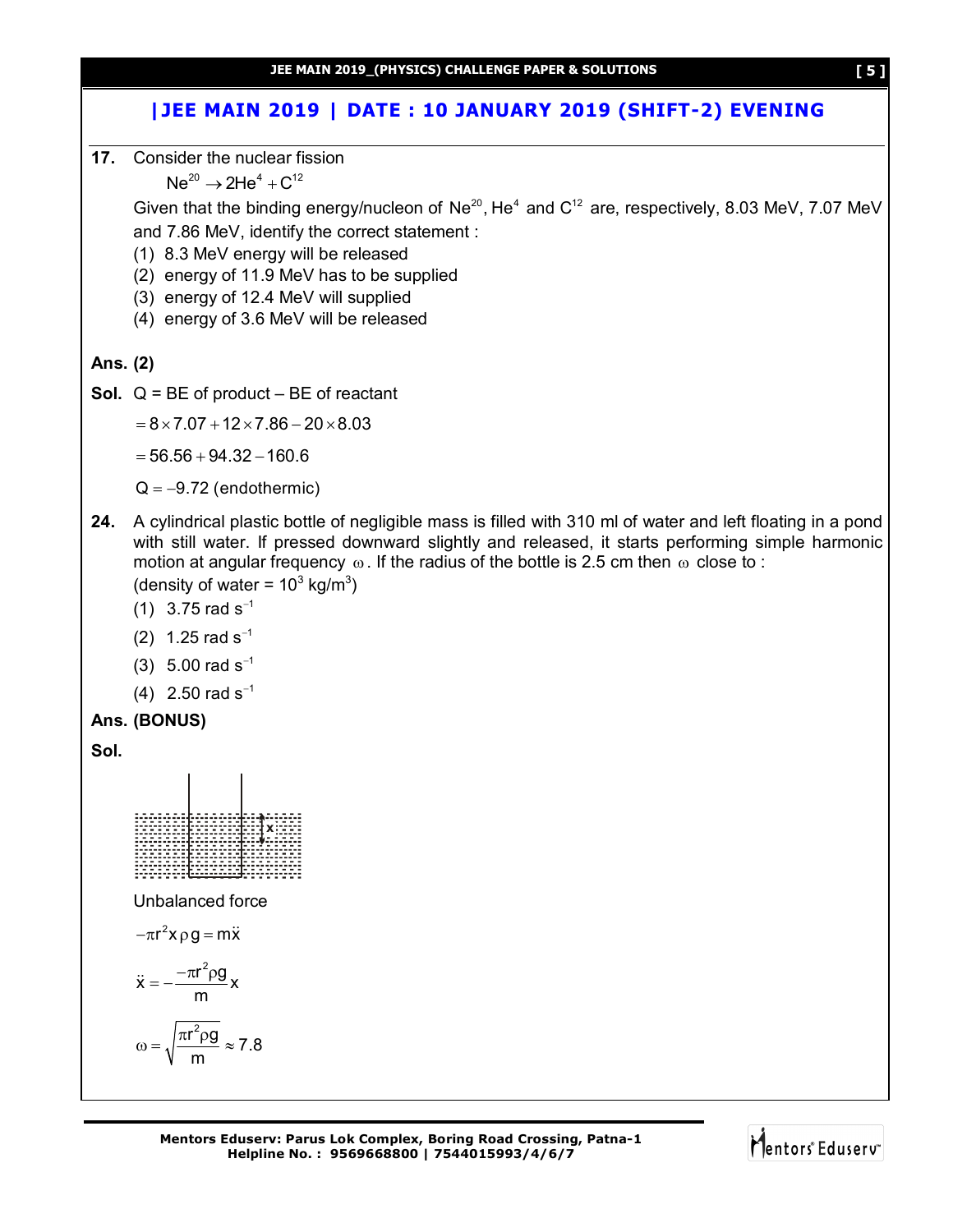

# **|JEE MAIN 2019 | DATE : 11 JANUARY 2019 (SHIFT-1) MORNING**

**10.** In the figure shown below, the charge on the left plate of the 10µF capacitor is –30µC. The charge on the right plate of the  $6 \mu$ F capacitor is :



- $(1)$  4 cm
- (2) 80 cm
- (3) 40 cm
- (4) 8 cm

Mentors Eduserv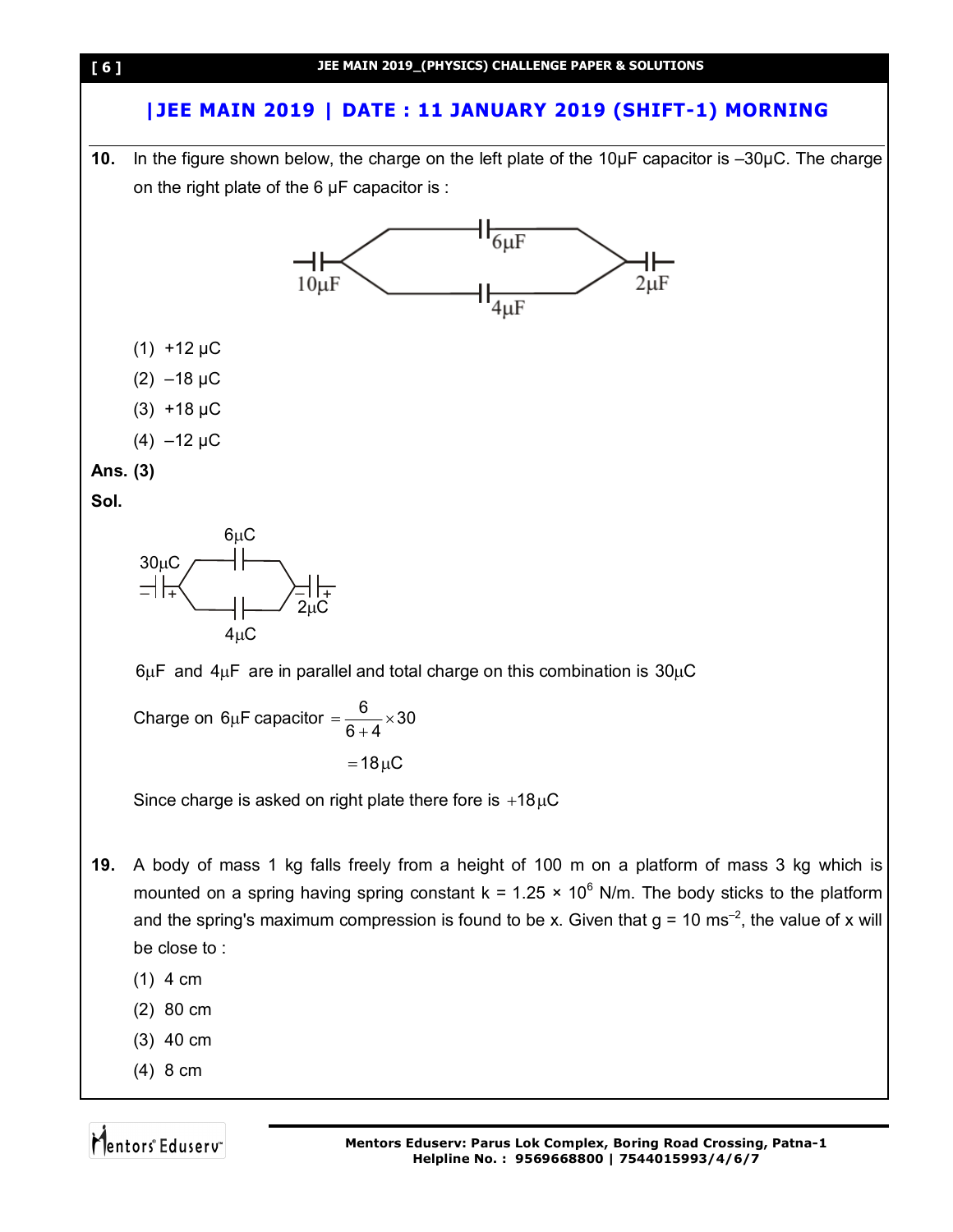

**Sol.**



Velocity of 1kg block just before collides with 3 kg block  $= \sqrt{2hg} = \sqrt{2000}$  m/s

Apply momentum conservation just before and just after collision

$$
1 \times \sqrt{2000} = 4v \Rightarrow v = \frac{\sqrt{2000}}{4} m/s
$$

Initial compression of spring

$$
1.25 \times 10^6
$$
,  $x_0 = 30 \Rightarrow x_0 = 0$ 

Applying work energy theorem

$$
\rightarrow 40 \times x + \frac{1}{2} \times 125 \times 10^6 (0^2 - x^2)
$$

$$
= 0 - \frac{1}{2} \times 4v^2
$$

Solving  $x \approx 4$ cm

### **|JEE MAIN 2019 | DATE : 11 JANUARY 2019 (SHIFT-2) EVENING**

- **7.** A simple pendulum of length 1 m is oscillating with an angular frequency 10 rad/s. The support of the pendulum starts oscillating up and down with a small angular frequency of 1 rad/s and an amplitude of  $10^{-2}$  m. The relative change in the angular frequency of the pendulum is best given by:-
	- (1)  $10^{-3}$ rad/s
	- (2)  $10^{-1}$ rad/s
	- (3) 1rad/s
	- (4)  $10^{-5}$ rad/s

```
Ans. (Bonus)
```
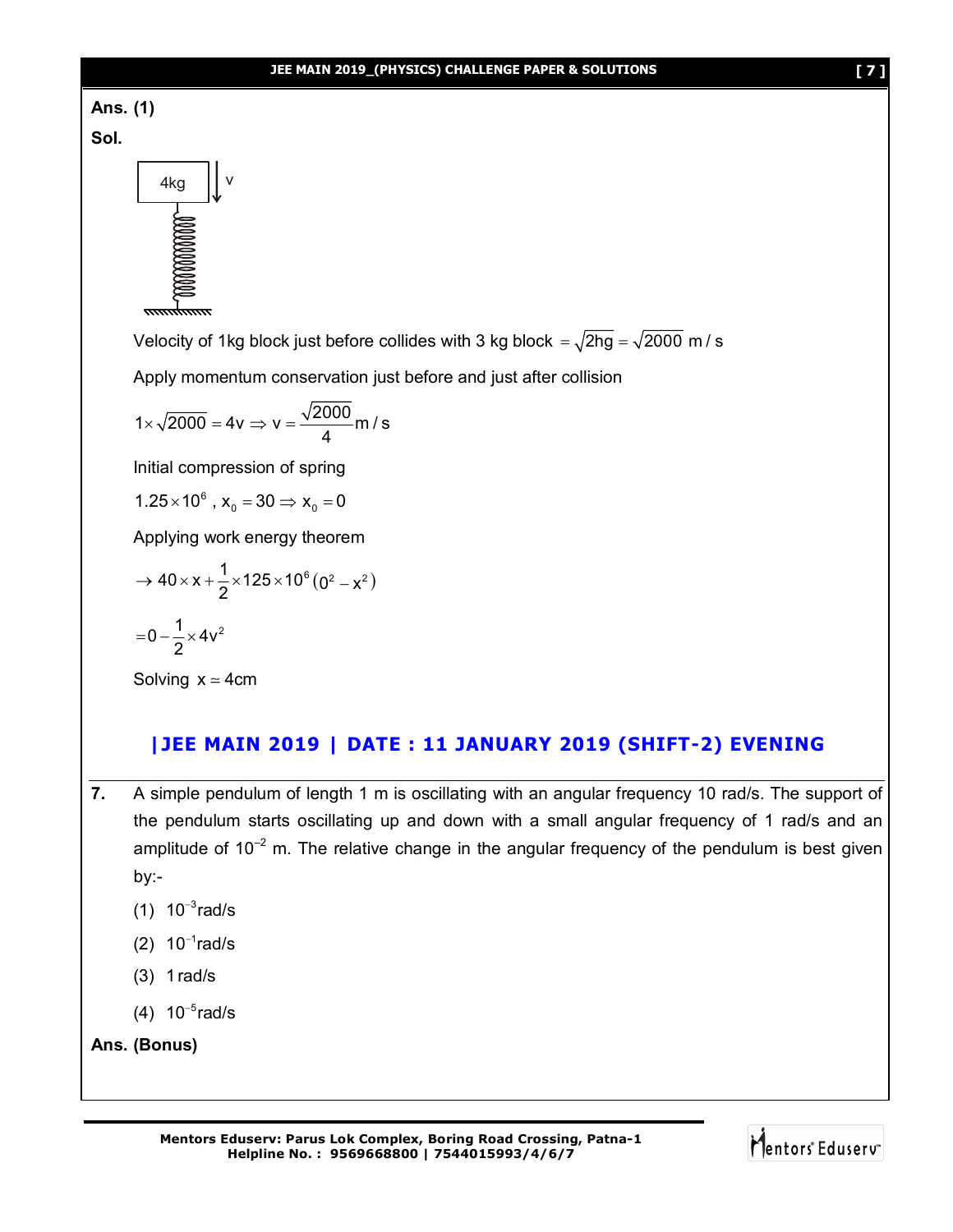#### **Sol.**

**9.** The region between  $y = 0$  and  $y = d$  contains a magnetic field  $B = B\hat{z}$ .  $\overline{\phantom{a}}$ A particle of mass m and charge q enters the region with a velocity  $\vec{v} = v \hat{i}$ . If  $d = \frac{mv}{2m}$ , 2qB  $=\frac{114}{100}$ , the acceleration of the charged particle at the point of its emergence at the other side is :

(1) 
$$
\frac{qvB}{m} \left( \frac{\hat{i} + \hat{j}}{\sqrt{2}} \right)
$$
  
(2) 
$$
\frac{qvB}{m} \left( \frac{1}{2} \hat{i} - \frac{\sqrt{3}}{2} \hat{j} \right)
$$
  
(3) 
$$
\frac{qvB}{m} \left( -\frac{\hat{j} + \hat{i}}{\sqrt{2}} \right)
$$

(4)  $\frac{qvB}{2} \left( \frac{\sqrt{3}}{2} \hat{i} + \frac{1}{2} \hat{j} \right)$  $\frac{W}{m} \left( \frac{\sqrt{3}}{2} \hat{i} + \frac{1}{2} \hat{j} \right)$  $(2 2)$ 

# **Ans. (Bonus)**

**Sol.**

- **24.** A pendulum is executing simple harmonic motion and its maximum kinetic energy is  $K_1$ . If the length of the pendulum is doubled and it performs simple harmonic motion with the same amplitude as in the first case, its maximum kinetic energy is  $K_2$ . Then :-
	- (1)  $K_2 = \frac{N_1}{4}$  $K_2 = \frac{K}{4}$ 4  $=$
	- (2)  $K_2 = \frac{N_1}{2}$  $K_2 = \frac{K}{2}$ 2  $=$
	- (3)  $K_2 = K_1$
	- (4)  $K_2 = 2K_1$

**Ans. (D)**

**Sol.** Maximum kinetic energy at lowest point B is given by

 $K = mg\ell (1 - \cos \theta)$ 

Where  $\theta$  = angular amplitude

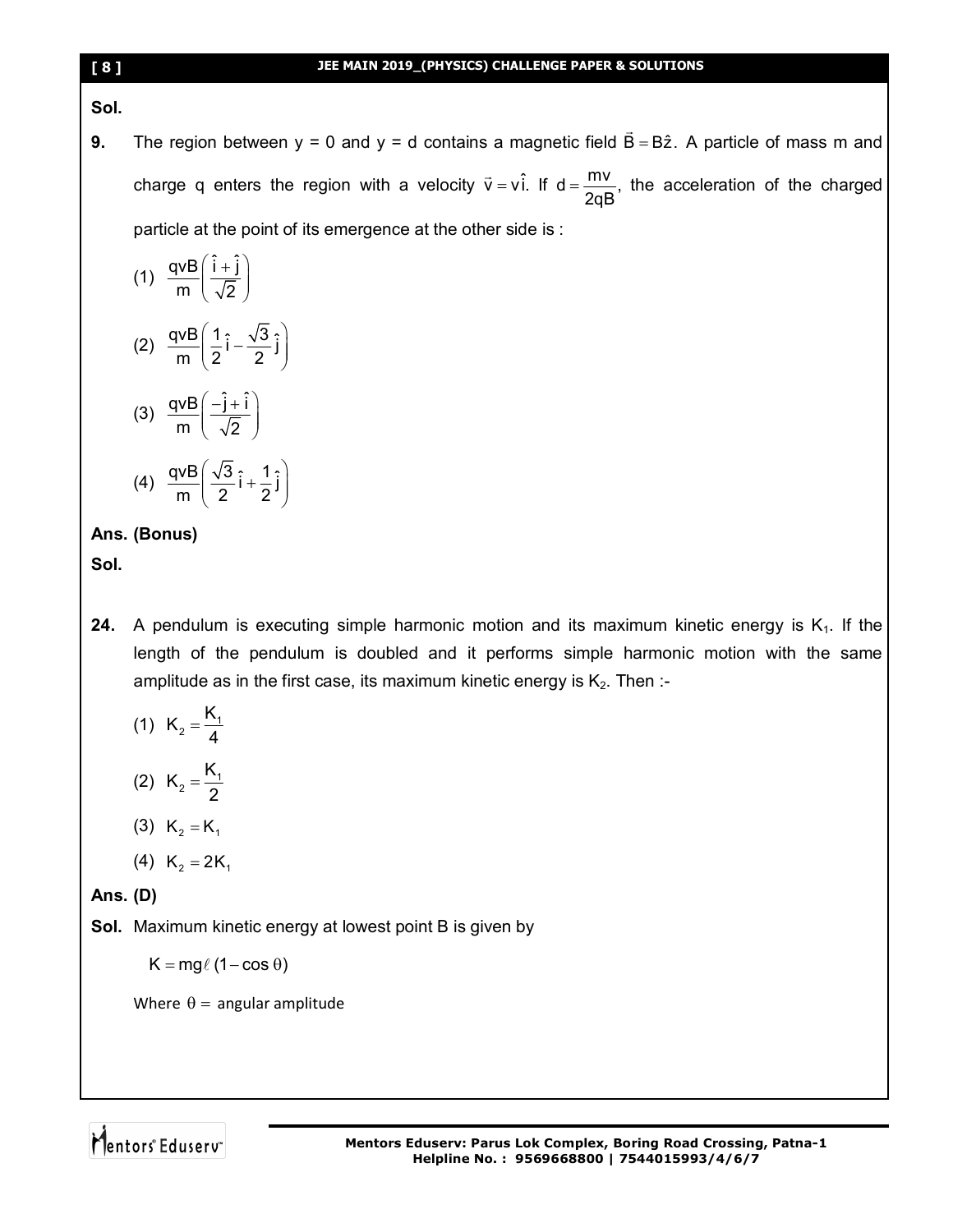#### **JEE MAIN 2019\_(PHYSICS) CHALLENGE PAPER & SOLUTIONS [ 9 ]**



$$
K_2=2K_1
$$

- **27.** A copper wire is wound on a wooden frame, whose shape is that of an equilateral triangle. If the linear dimension of each side of the frame is increased by a factor of 3, keeping the number of turns of the coil per unit length of the frame the same, then the self inductance of the coil :
	- (1) decreases by a factor of 9
	- (2) decreases by a factor of  $9\sqrt{3}$
	- (3) increases by a factor of 27
	- (4) increases by a factor of 3

### **Ans. (D)**

**Sol.** Total length L will remain constant

$$
L = (3a) N \t\t (N = total turns)
$$

And length of winding  $=$  (d) N

$$
(d = diameter of wire)
$$



Self inductance =  $\mu_0 n^2 A \ell$ 

$$
= \mu_0 n^2 \left( \frac{\sqrt{3} a^2}{4} \right) dN
$$

 $\propto$  a<sup>2</sup> N  $\propto$  a

So self inductance will become 3 times

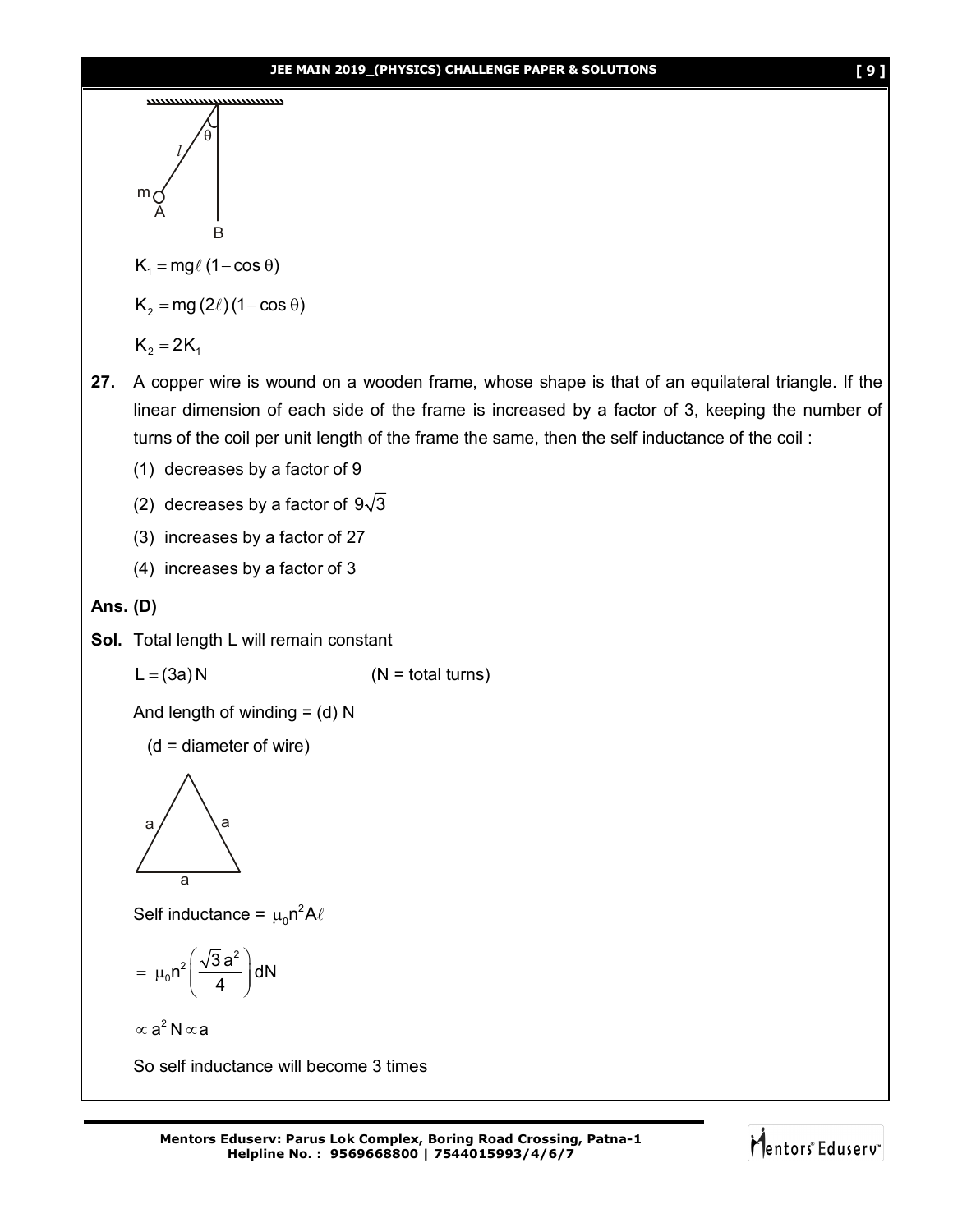### **|JEE MAIN 2019 | DATE : 12 JANUARY 2019 (SHIFT-2) EVENING**

- **9.** When a certain photosensistive surface is illuminated with monochromatic light of frequency v, the stopping potential for the photo current is  $-V_0/2$ . When the surface is illuminated by monochromatic light of frequency  $v/2$ , the stopping potential is  $-V<sub>0</sub>$ . The threshold frequency for photoelectric emission is :
	- (1) 2v (2)  $\frac{4}{5}v$ 3 (3)  $\frac{3v}{2}$ 2 (4)  $\frac{5v}{2}$ 3

**Ans. (Bonus)**

**Sol.** 
$$
e\frac{V_0}{2} = hv - \phi
$$
 ...(i)  
\n $eV_0 = \frac{hv}{2} - \phi$  ...(ii)  
\n $\Rightarrow 2eV_0 = \left(\frac{eV_0}{2} + \phi\right) - 2\phi$   
\n $\Rightarrow \phi = \frac{-3eV_0}{2}$ 

**17.** In the above circuit,  $C = \frac{\sqrt{3}}{2} \mu F$ , R<sub>2</sub> = 20 2  $=\frac{\sqrt{3}}{2}\mu F$ , R<sub>2</sub> = 20 $\Omega$ , L =  $\frac{\sqrt{3}}{12}H$  $=\frac{10}{10}$ H and R<sub>1</sub> = 10 $\Omega$ . Current in L-R<sub>1</sub> path is I<sub>1</sub> and in C-R<sub>2</sub> path it is I<sub>2</sub>. The voltage of A.C source is given by, V = 200 $\sqrt{2}$  sin(100t)volt. The phase difference between  $I_1$  and  $I_2$  is :



Mentors<sup>e</sup> Eduserv<sup>®</sup>